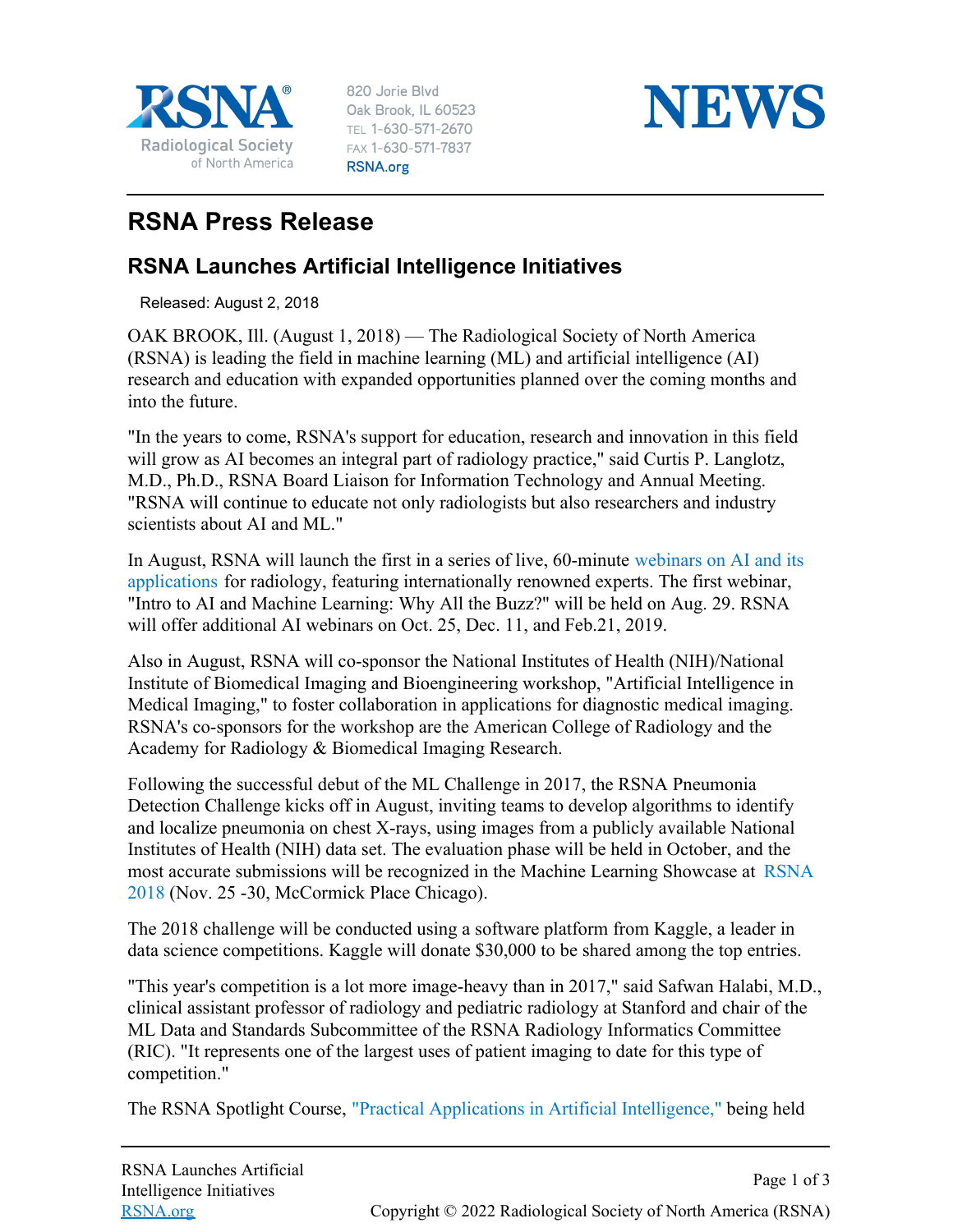Sept. 23-24 in Paris, France, will focus on integrating AI with current medical imaging and examine how AI will impact the future of radiology. Additional AI Spotlight courses will be held in 2019 in San Francisco, Calif., and Paris, France, with more courses being developed in other regions of the world.

RSNA 2018 will offer a growing roster of programming focusing on the power and potential of AI in radiology and issues associated with implementation. Along with AI-focused refresher courses and scientific sessions, the meeting offers a variety of other educational experiences focusing on AI research.

Attendees can visit the National Cancer Institute's Crowds Cure Cancer exhibit returning for its second year. Presented in the Learning Center, the project invites radiologists to annotate clinical images for ML research.

Returning to the RSNA annual meeting this year is the RSNA Deep Learning Classroom, presented by NVIDIA Deep Learning Institute (DLI). Certified instructors from NVIDIA's DLI will be on hand to help attendees learn to write algorithms and improve their understanding of AI technology.

More than 1,000 people attended the 2017 classroom which provided a general overview of ML. The 2018 classroom will increase the focus on radiology imaging with advanced topics like data augmentation, segmentation and multiparametric classification.

"The RSNA Deep Learning Classroom offers an opportunity for anyone with a laptop to construct and train an actual computer-vision system based on a neural network in just 90 minutes," Dr. Langlotz said.

Also at RSNA 2018, the Machine Learning Showcase gives attendees an opportunity to learn about the latest ML technology and network with companies on the forefront of ML advances. The showcase will feature a Machine Learning Theater, offering presentations daily between 11 a.m. and 2 p.m.

In early 2019, RSNA will debut its new online journal, *[Radiology: Artificial Intelligence](https://pubs.rsna.org/artificial-intelligence)*, highlighting the emerging applications of AI and ML in the field of imaging across multiple disciplines. The journal's editor, Charles E. Kahn, Jr., M.D., M.S., invites submissions to the bi-monthly online journal.

To read more about these initiatives, visit:

[Artificial Intelligence, Machine Learning Play an Expanding Role at RSNA 2018](http://www.rsna.org/News.aspx?id=24888).

Read Dr. Langlotz' column: ["Radiologists Will Flourish During the Fourth Generation of](http://www.rsna.org/News.aspx?id=24896) [Artificial Intelligence](http://www.rsna.org/News.aspx?id=24896)."

For AI images, video, research, reviews and commentary, visit the [RSNA AI & ML Media](https://press.rsna.org/timssnet/media/resources/target.cfm?id=2003) [Resource Page.](https://press.rsna.org/timssnet/media/resources/target.cfm?id=2003) For interviews, contact RSNA Media Relations staff at 1-630-590-7762 or [media@RSNA.org](mailto:media@rsna.org).

# # #

RSNA is an association of over 54,200 radiologists, radiation oncologists, medical physicists and related